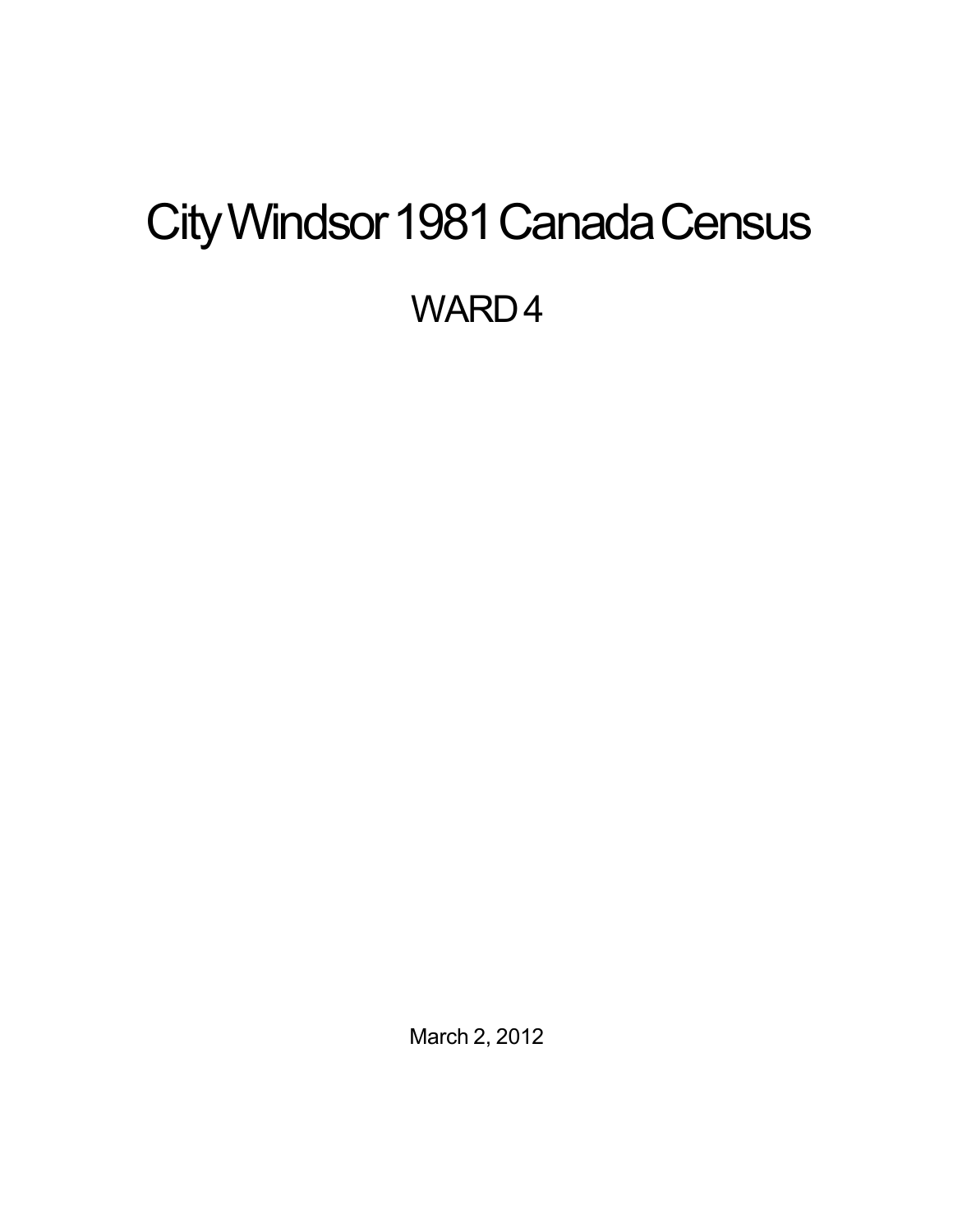## **Table of Contents**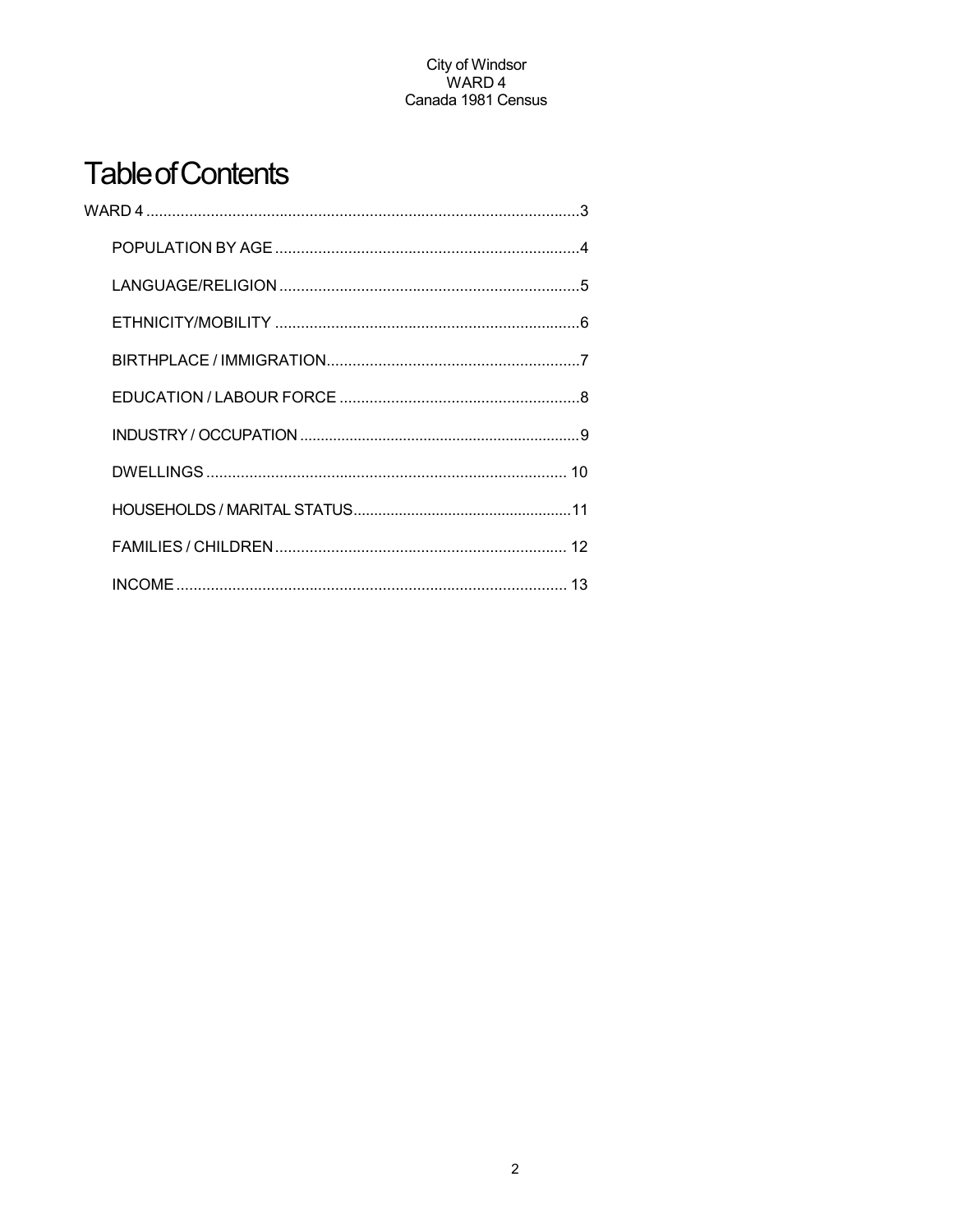## WARD 4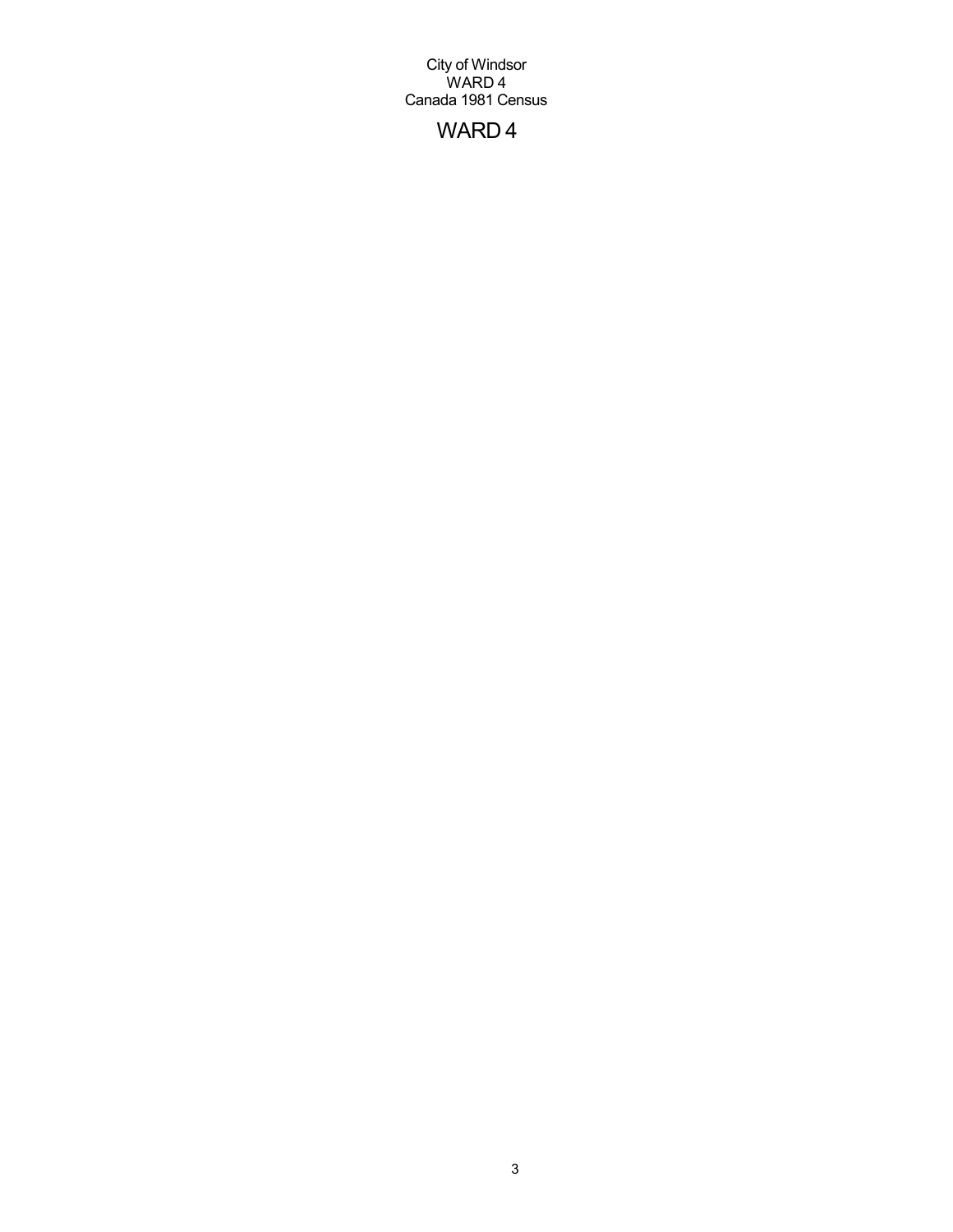## POPULATIONBYAGE

| <b>POPULATION BY AGE</b>         | <b>WARD4</b>       |  |
|----------------------------------|--------------------|--|
| <b>Total population</b>          | 37.961             |  |
| Population where (% base) 37,970 |                    |  |
| census data are available.       |                    |  |
|                                  |                    |  |
| <b>Male Population</b>           | 18,19048%          |  |
| <b>Female Population</b>         | 19,76052%          |  |
| By Age                           |                    |  |
| $0 - 4$ years                    | 7%<br>2,560        |  |
| $5 - 9$ years                    | 2,790<br>7%        |  |
| 10 - 14 years                    | 3,060<br>8%        |  |
| 15 - 19 years                    | 3,560 9%           |  |
| $20 - 24$ years                  | 3,330 9%           |  |
| $25 - 29$ years                  | 3,090 8%           |  |
| 30 - 34 years                    | 2,805<br>7%        |  |
| 35 - 39 years                    | 6%<br>2,185        |  |
| 40 - 44 years                    | 1,885<br>5%        |  |
| 45 - 49 years                    | 1,830<br>5%        |  |
| 50 - 54 years                    | 2,005<br>5%        |  |
| 55 - 59 years                    | 6%<br>2,320        |  |
| 60 - 64 years                    | 1,860<br><b>5%</b> |  |
| 65 - 69 years                    | 1,425<br>4%        |  |
| 70 - 74 years                    | 1,195<br>3%        |  |
| 75 years and over                | 6%<br>2,100        |  |
| Ratio of males/females           | 0.92               |  |
|                                  |                    |  |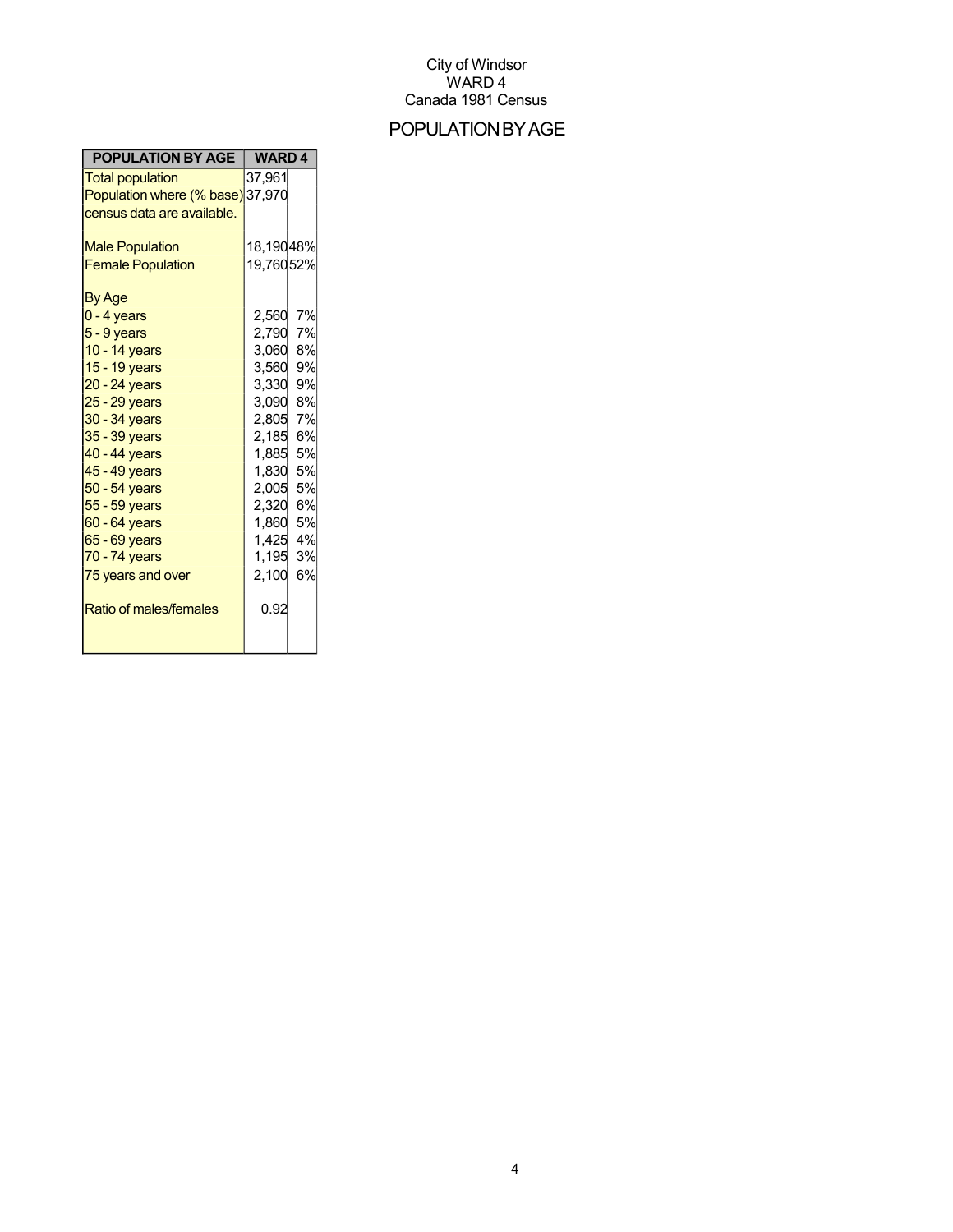## LANGUAGE/RELIGION

| <b>LANGUAGE/RELIGION</b>                                                                                                                                            | <b>WARD4</b>                                                                    |                                          |
|---------------------------------------------------------------------------------------------------------------------------------------------------------------------|---------------------------------------------------------------------------------|------------------------------------------|
| Total Population (% base)                                                                                                                                           | 37,970                                                                          |                                          |
|                                                                                                                                                                     |                                                                                 |                                          |
| <b>By Mother Tongue</b>                                                                                                                                             |                                                                                 |                                          |
| English<br>French<br>German<br><b>Dutch</b><br><b>Polish</b><br>Italian<br>Ukrainian<br><b>Indian &amp; Inuktitut</b><br><b>Other languages</b>                     | 27,60573%<br>3,060<br>675<br>$1,575$ 4%<br>835<br>3,69010%                      | 8%<br>2%<br>130 0%<br>360 1%<br>2%<br>0% |
| Total Population (% base)                                                                                                                                           | 37,970                                                                          |                                          |
| <b>By Official Language</b>                                                                                                                                         |                                                                                 |                                          |
| <b>English only</b><br><b>French only</b><br><b>Both English and French</b><br><b>Neither English nor French</b>                                                    | 32,53086%<br>4,46512%<br>360                                                    | 130 0%<br>1%                             |
| <b>By Religion</b>                                                                                                                                                  |                                                                                 |                                          |
| Catholic<br>Protestant<br><b>United Church</b><br>Anglican<br><b>Eastern Orthodox</b><br>Jewish<br>No religious Preference<br><b>Eastern Non-Christian</b><br>Other | 22,45059%<br>11,93531%<br>4,29011%<br>3,310<br>1,460 4%<br>1,295 3%<br>200<br>በ | 9%<br>115 0%<br>1%<br>0%                 |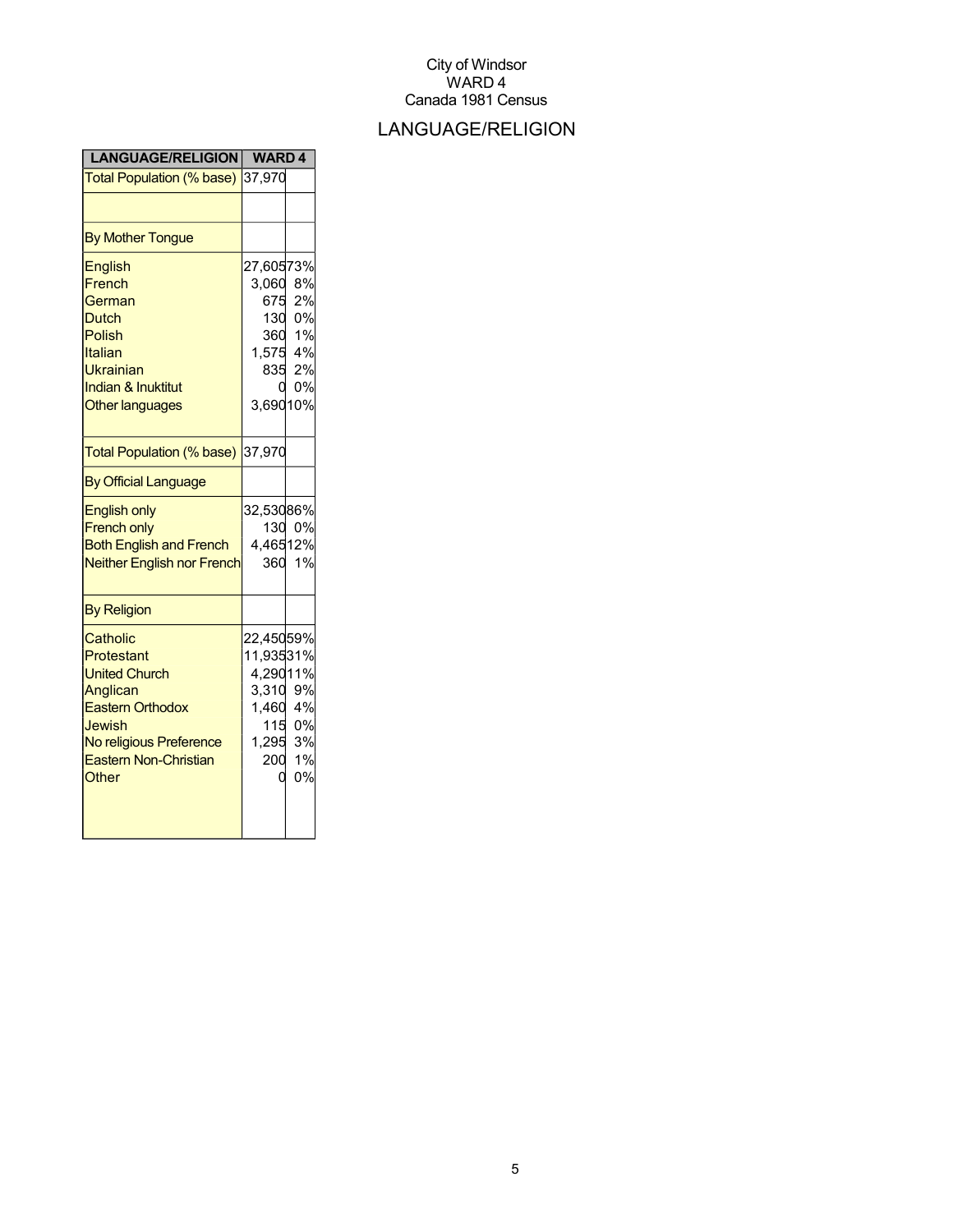## ETHNICITY/MOBILITY

| <b>ETHNICITY/MOBILITY</b>                                                                                                                                                            | <b>WARD4</b>                                                                         |                                        |
|--------------------------------------------------------------------------------------------------------------------------------------------------------------------------------------|--------------------------------------------------------------------------------------|----------------------------------------|
| Total Population (% base)                                                                                                                                                            | 37,970                                                                               |                                        |
|                                                                                                                                                                                      |                                                                                      |                                        |
| <b>By Ethnic Origin</b>                                                                                                                                                              |                                                                                      |                                        |
| <b>British</b><br>French<br><b>Aboriginal peoples</b><br>German<br>Italian<br>Ukrainian<br><b>Dutch</b><br>Polish<br>Scandanavian<br>Other single origins<br><b>Multiple origins</b> | 14,52538%<br>6,79018%<br>1,225<br>2,415 6%<br>1,180 3%<br>60<br>5,24014%<br>4,76513% | 105 0%<br>3%<br>325 1%<br>845 2%<br>0% |
| <b>By Mobility Status</b>                                                                                                                                                            |                                                                                      |                                        |
| Population 5 years $+(%$ base) 34,890                                                                                                                                                |                                                                                      |                                        |
| Non-movers<br><b>Movers</b><br>Non-migrants<br><b>Migrants</b><br><b>From same province</b><br><b>From different province</b><br><b>From outside Canada</b>                          | 21,30061%<br>13,56539%<br>10,18029%<br>3,39010%<br>2,210 6%<br>895                   | 285 1%<br>3%                           |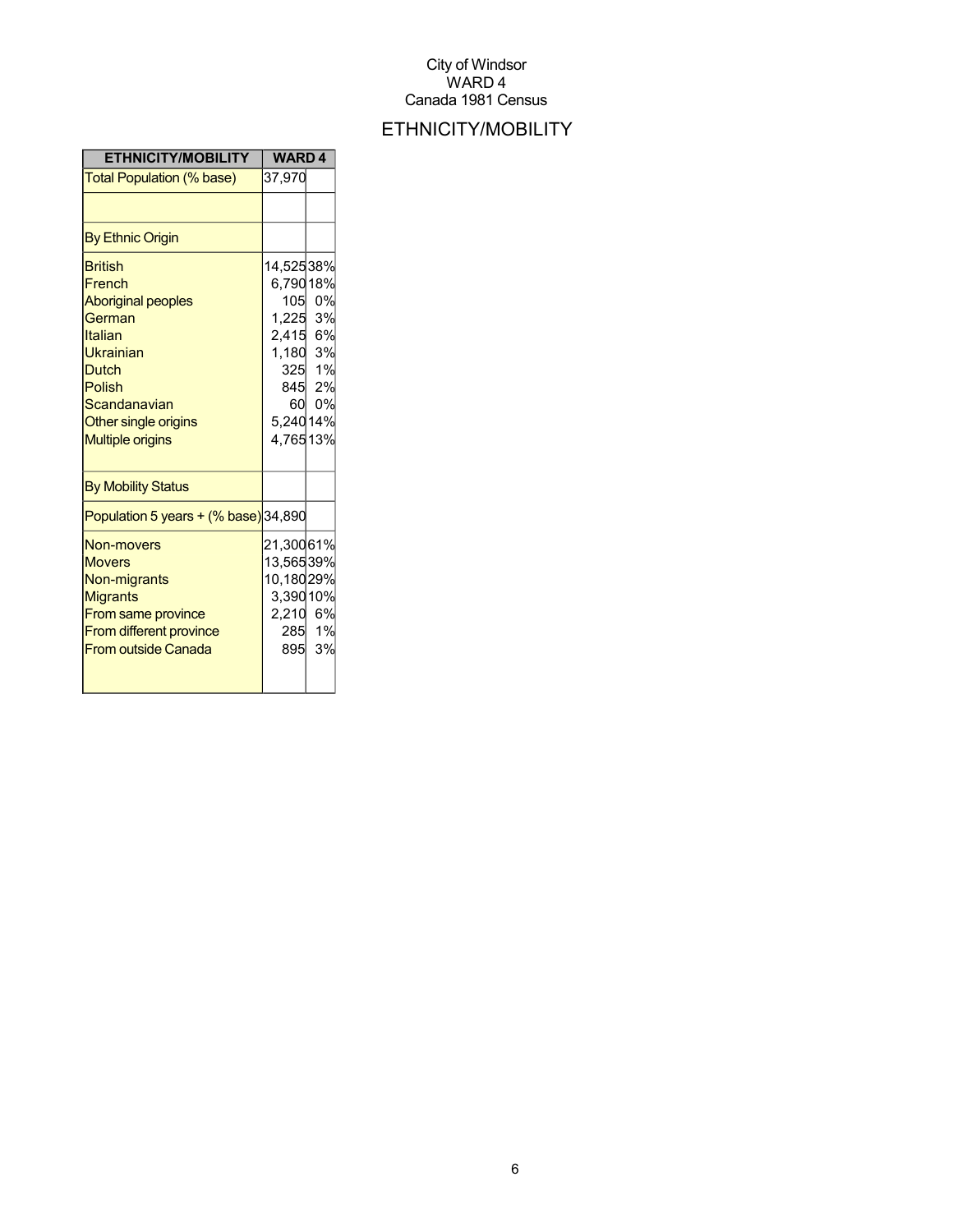## BIRTHPLACE/IMMIGRATION

| <b>BIRTHPLACE / IMMIGRATION</b>                                                                                                                                                                                                                            | <b>WARD4</b>                                                                                |                                  |
|------------------------------------------------------------------------------------------------------------------------------------------------------------------------------------------------------------------------------------------------------------|---------------------------------------------------------------------------------------------|----------------------------------|
| Total Population (% base)                                                                                                                                                                                                                                  | 37,970                                                                                      |                                  |
|                                                                                                                                                                                                                                                            |                                                                                             |                                  |
| <b>By Place of Birth</b>                                                                                                                                                                                                                                   |                                                                                             |                                  |
| <b>Born in Canada</b><br>In this province<br><b>Another province in Canada</b><br><b>Born outside Canada</b><br><b>United States of America</b><br><b>Other Americas</b><br><b>United Kingdom</b><br><b>Other Europe</b><br>Asia<br><b>Other countries</b> | 29,29077%<br>26,51070%<br>2,780<br>8,20522%<br>900<br>95<br>1,425<br>5,23514%<br>460<br>130 | 7%<br>2%<br>0%<br>4%<br>1%<br>0% |
| <b>Total Immigrant Population</b><br>$(% \mathcal{L}^{\prime }\mathcal{L}^{\prime })$ (% base)                                                                                                                                                             | 8,205                                                                                       |                                  |
| By Period of Immigration                                                                                                                                                                                                                                   |                                                                                             |                                  |
| Before 1945<br>1945 - 1954<br>1955 - 1969<br>1970 - 1977<br>1978 - 1981<br>By Age at Immigration                                                                                                                                                           | 2,10526%<br>1,68020%<br>2,45030%<br>1,42517%<br>490                                         | 6%                               |
| $0 - 4$ years<br>5 - 19 years<br>20 years and over                                                                                                                                                                                                         | 1,05513%<br>2,08025%<br>5,03061%                                                            |                                  |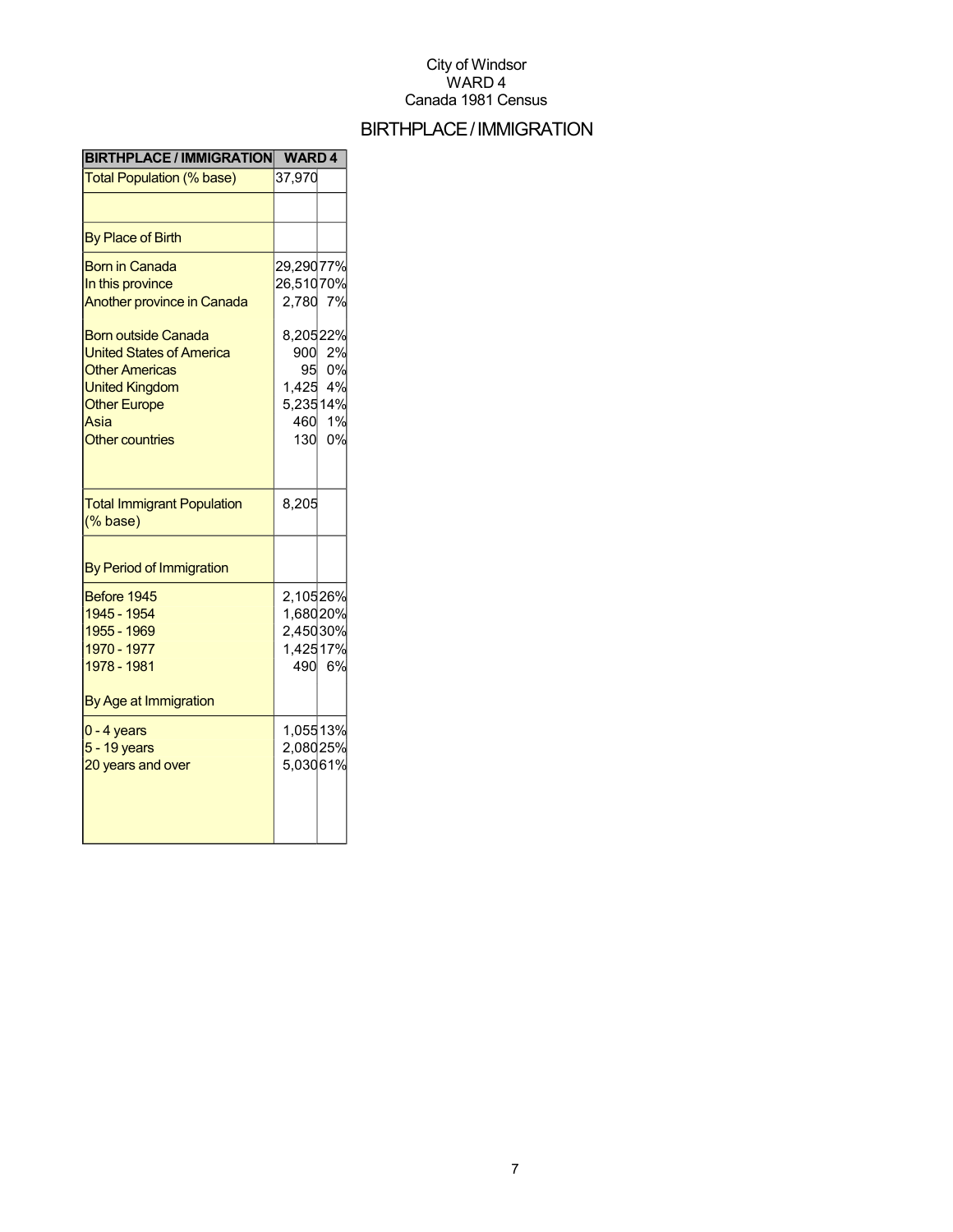## EDUCATION/LABOURFORCE

| <b>EDUCATION / LABOUR FORCE</b>                                                                                                                                            | <b>WARD4</b>                                                         |  |
|----------------------------------------------------------------------------------------------------------------------------------------------------------------------------|----------------------------------------------------------------------|--|
| Population 15 years + (% base)                                                                                                                                             | 29,180                                                               |  |
|                                                                                                                                                                            |                                                                      |  |
| By Highest Level of Schooling                                                                                                                                              |                                                                      |  |
| Less than grade 9<br>Grade 9-13, no secondary cert<br>Grade 9-13, secondary certif.<br>Trade certificate or diploma<br>University without degree<br>University with degree | 6,75023%<br>9,37532%<br>3,71513%<br>1,065 4%<br>1,090 4%<br>1,250 4% |  |
| <b>By Labour Force</b>                                                                                                                                                     |                                                                      |  |
| Population 15 years+ (% base)                                                                                                                                              | 29,180                                                               |  |
| Not in labour force                                                                                                                                                        | 11,90541%                                                            |  |
| In labour force (% base)<br>Employed<br><b>Unemployed</b>                                                                                                                  | 17,280<br>15,06587%<br>2,21513%                                      |  |
| <b>Labour Force</b>                                                                                                                                                        |                                                                      |  |
| <b>Total Exper. Labour Force</b><br><b>Paid workers</b><br>Paid workers mostly full time<br>Self employed<br><b>Unpaid family workers</b>                                  | 16,860<br>16,355<br>9,050<br>475                                     |  |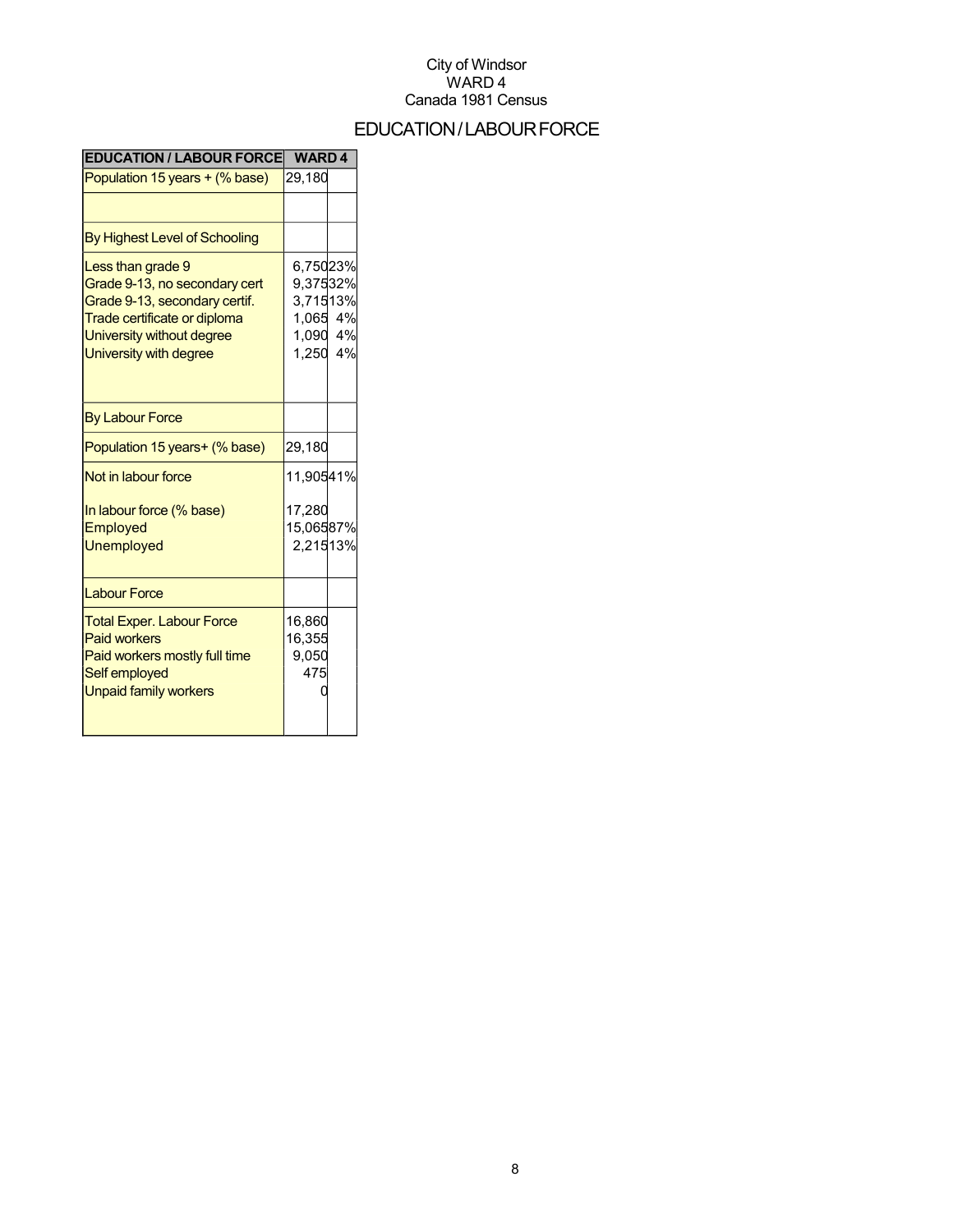## INDUSTRY/OCCUPATION

| <b>INDUSTRY / OCCUPATION</b>                                                                                                                                                                                                                                                                                                                                                                                                        | <b>WARD4</b>                                                                                                          |                                                                      |
|-------------------------------------------------------------------------------------------------------------------------------------------------------------------------------------------------------------------------------------------------------------------------------------------------------------------------------------------------------------------------------------------------------------------------------------|-----------------------------------------------------------------------------------------------------------------------|----------------------------------------------------------------------|
| By all Industries (% base)                                                                                                                                                                                                                                                                                                                                                                                                          | 17,050                                                                                                                |                                                                      |
| Agricultural & rel. services<br>Manufacturing<br>Construction<br><b>Business service</b><br><b>Government service</b><br>Forestry<br>Fishing & trapping<br>Mines quarries oil wells<br>Transprt., Commun. & utility<br>Trade<br>Finance, ins. and real estate                                                                                                                                                                       | 110<br>5,93535%<br>875<br>4,49026%<br>610<br>Ω<br>45<br>905<br>2,71516%<br>720                                        | 1%<br>5%<br>4%<br>0%<br>0%<br>0%<br>5%<br>4%                         |
| <b>By all Occupations</b>                                                                                                                                                                                                                                                                                                                                                                                                           | 17,030                                                                                                                |                                                                      |
| Managerial, administrative<br>Tech, social, religion, art<br><b>Teaching and related</b><br><b>Medicine and health</b><br><b>Clerical and related</b><br><b>Sales</b><br>Service<br><b>Farming and horticultural</b><br>Other primary industries<br>Processing<br><b>Machining and related</b><br><b>Construction trades</b><br><b>Transport equipmnt. operating</b><br>Oth. crafts & equip. operatng<br>Occupations not classified | 875<br>585<br>445<br>710<br>2,74516%<br>1,435<br>2,55515%<br>155<br>15<br>535<br>4,10024%<br>865<br>540<br>640<br>780 | 5%<br>3%<br>3%<br>4%<br>8%<br>1%<br>0%<br>3%<br>5%<br>3%<br>4%<br>5% |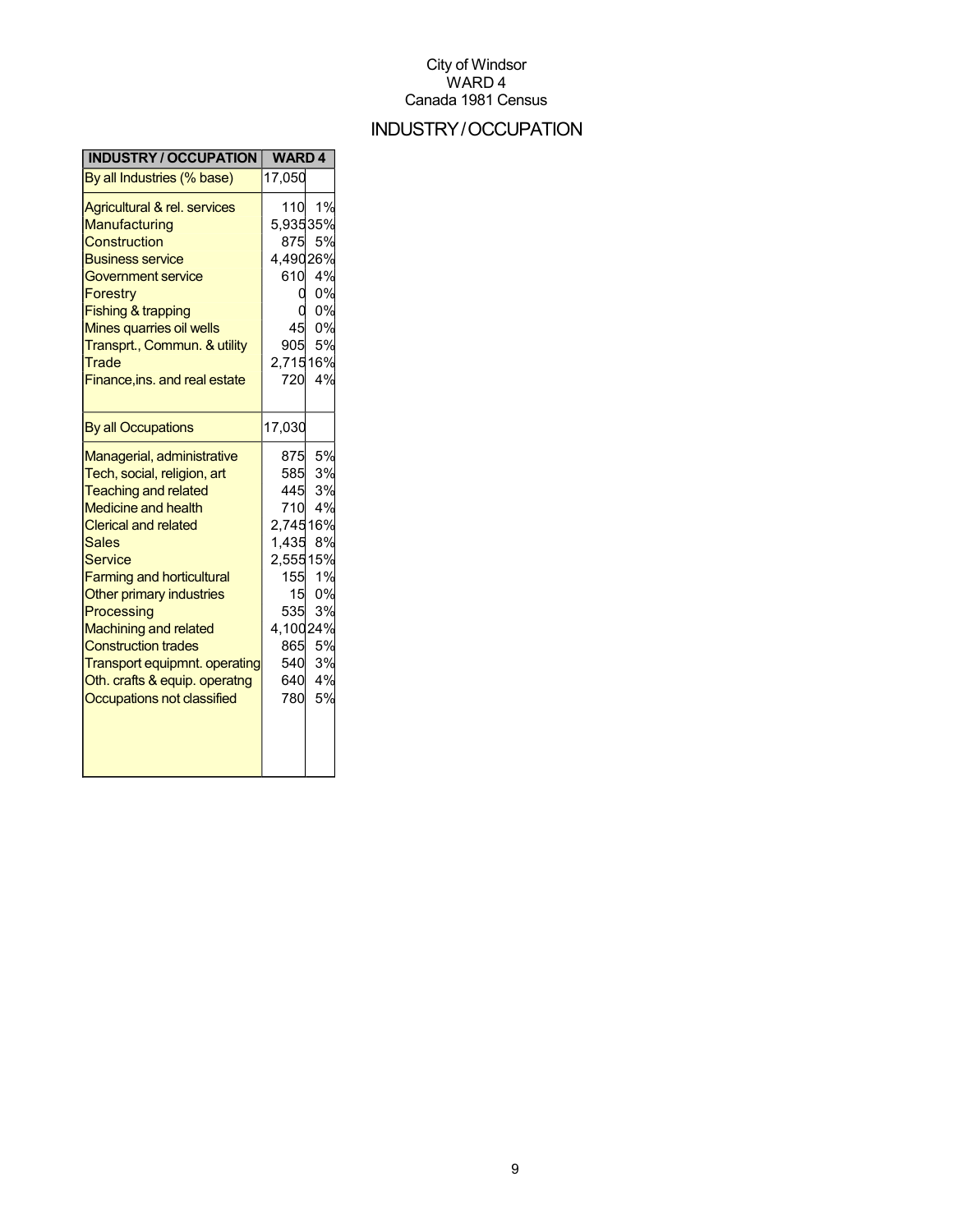## DWELLINGS

| <b>DWELLINGS</b>                                                                                                                                                                                                                                | <b>WARD4</b>                                                                |                                 |
|-------------------------------------------------------------------------------------------------------------------------------------------------------------------------------------------------------------------------------------------------|-----------------------------------------------------------------------------|---------------------------------|
| <b>Total occupied dwellings</b><br>Dwellings where (% base) 13,665<br>census data are available.                                                                                                                                                | 13,668                                                                      |                                 |
| <b>By Tenure</b>                                                                                                                                                                                                                                |                                                                             |                                 |
| Owned<br>Rented                                                                                                                                                                                                                                 | 9,37569%<br>4,27531%                                                        |                                 |
| <b>By Dwelling Type</b>                                                                                                                                                                                                                         |                                                                             |                                 |
| Single, detached house<br>Apartment in bldg. 5+ firs<br><b>Movable dwelling</b><br>All other dwelling types                                                                                                                                     | 9,68071%<br>1,47011%<br>2,52518%                                            | 20 0%                           |
| <b>By Period of Construction</b>                                                                                                                                                                                                                |                                                                             |                                 |
| Before 1920<br>1921 - 1945<br>Before 1946<br>1946 - 1960<br>1961 - 1970<br>1971 - 1975<br>1976 - 1980<br>1980<br>1971 - 1980<br>1981                                                                                                            | 3,57526%<br>4,32532%<br>4,24031%<br>2,34017%<br>1,60012%<br>345<br>2,41518% | 750 5%<br>815 6%<br>3%<br>35 0% |
| <b>Gross Rent</b>                                                                                                                                                                                                                               |                                                                             |                                 |
| Gross rent < \$100<br>Gross rent \$100 - \$199<br>Gross rent \$200 - \$299<br>Gross rent \$300 - \$399<br>Gross rent \$400 - \$499<br>Gross rent \$500 - \$699<br>Gross rent \$700 - \$999<br>Gross rent \$1000 - \$1399<br>Gross rent \$1400 + | 505<br>960<br>1,105<br>1,065<br>395<br>165<br>55<br>10<br>30                |                                 |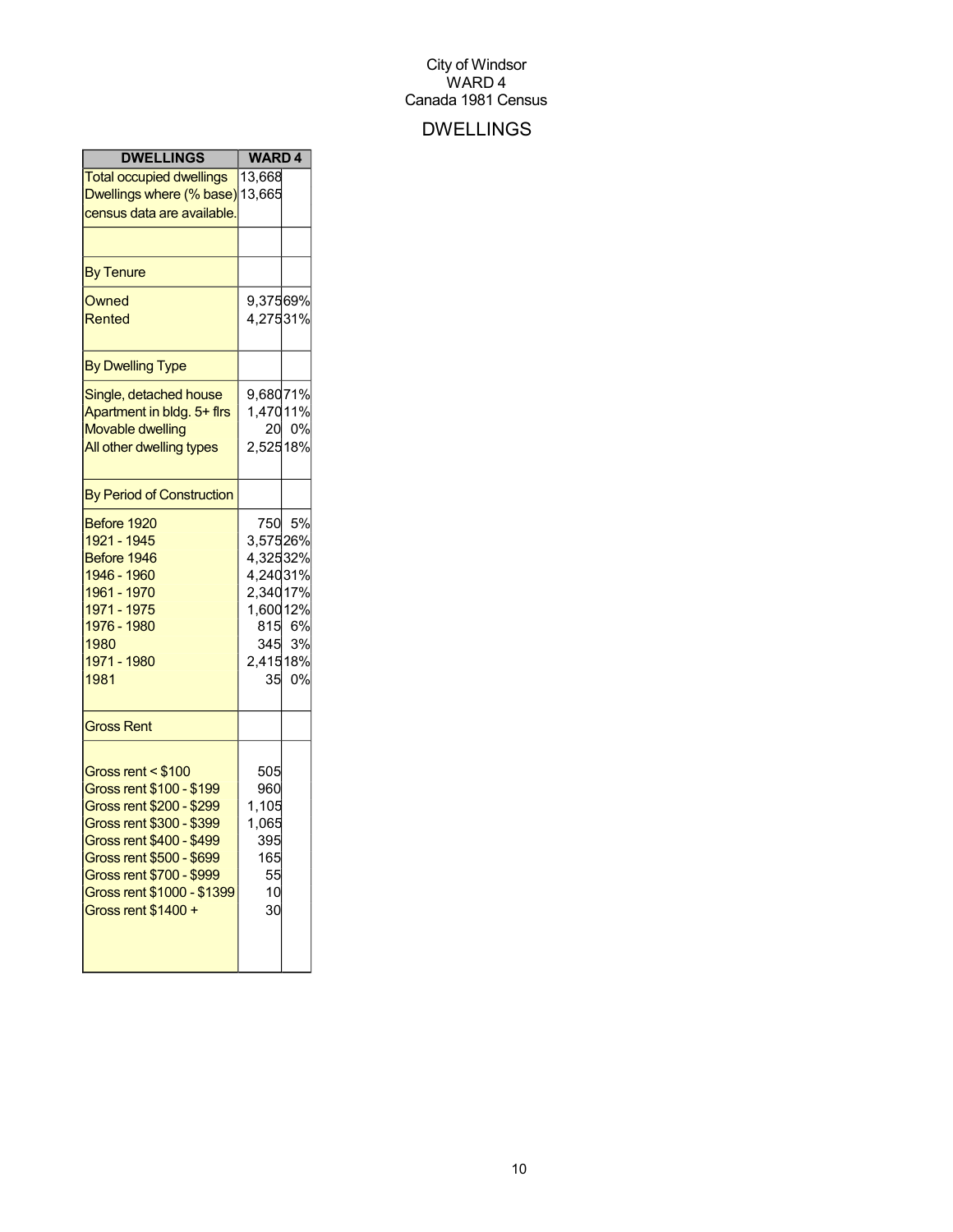## HOUSEHOLDS/MARITALSTATUS

| <b>HOUSEHOLDS / MARITAL STATUS</b>                                                 | <b>WARD4</b>                                             |        |
|------------------------------------------------------------------------------------|----------------------------------------------------------|--------|
| Private Households (% base)                                                        | 13,650                                                   |        |
|                                                                                    |                                                          |        |
| By Size of Household                                                               |                                                          |        |
| 1 Person<br>2 Person<br>3 Person<br>4 Person<br>5 Person<br>6 or more Persons      | 3,13523%<br>4,09030%<br>2,38517%<br>2,37517%<br>1,120 8% | 585 4% |
| Persons in private households<br>Number of persons/household                       | 37,315<br>2.73                                           |        |
| Total Population (% base)                                                          | 37,970                                                   |        |
| <b>By Marital Status</b>                                                           |                                                          |        |
| Single, never married<br><b>Married</b><br>Widowed<br><b>Divorced</b><br>Separated | 15,59041%<br>17,68547%<br>2,645 7%<br>1,045 3%<br>960    | 3%     |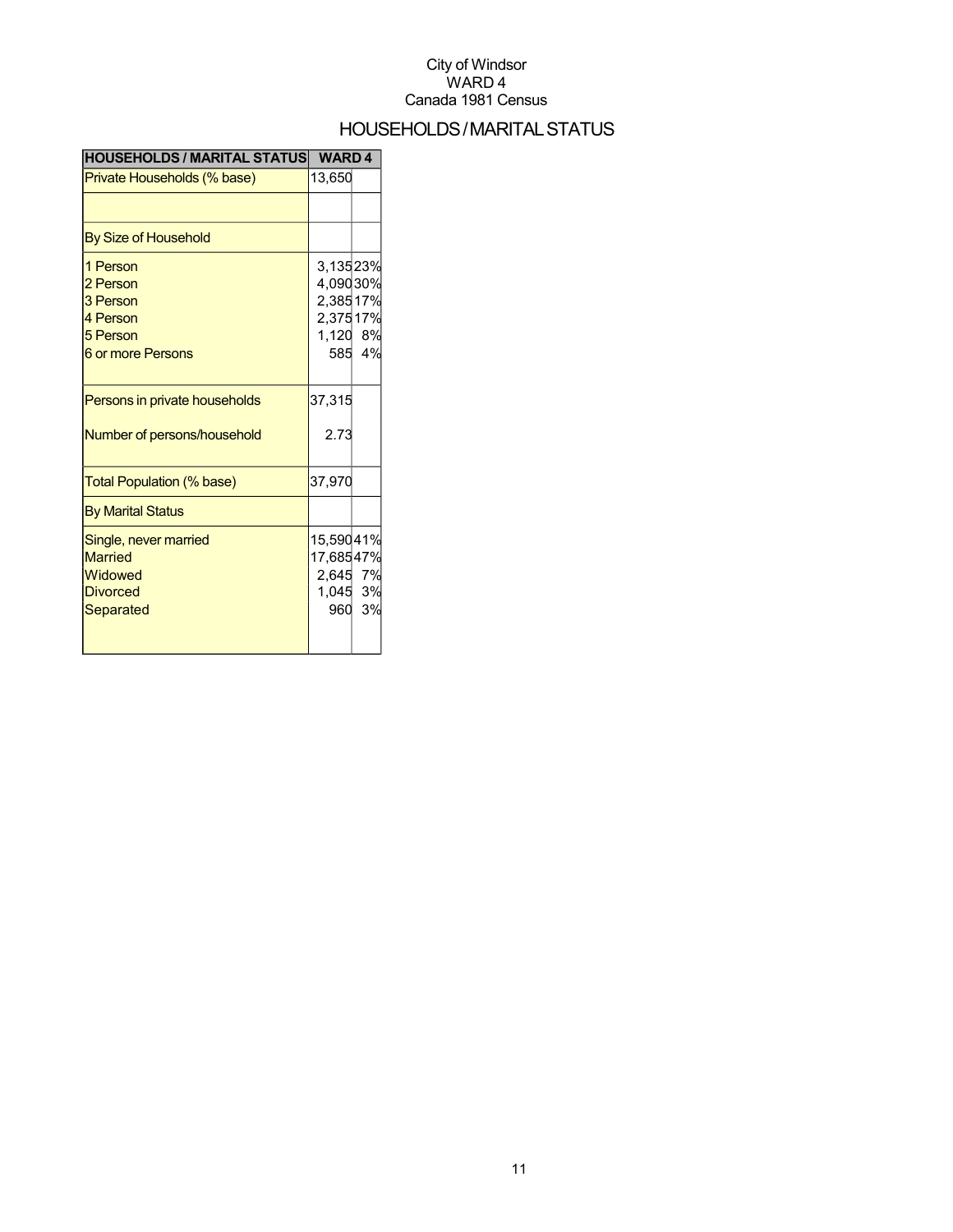## FAMILIES/CHILDREN

| <b>FAMILIES / CHILDREN</b>                                                                                                                                | <b>WARD4</b>                                     |        |
|-----------------------------------------------------------------------------------------------------------------------------------------------------------|--------------------------------------------------|--------|
| <mark>Total Census Families (% base)</mark> 10,175                                                                                                        |                                                  |        |
|                                                                                                                                                           |                                                  |        |
| By family structure                                                                                                                                       |                                                  |        |
| <b>Husband-wife families</b>                                                                                                                              | 8,66085%                                         |        |
| Children at home                                                                                                                                          | 6,82067%                                         |        |
| Number of lone-parent families<br><b>Male Parent</b><br><b>Female Parent</b><br>under 35 years<br>35 - 44 years<br>44 - 54 years<br>$55 + \mathrm{years}$ | 1,55515%<br>1,32513%<br>555<br>295<br>225<br>300 | 230 2% |
| <b>Total families with Children</b><br>at Home(% base)                                                                                                    | 4,420                                            |        |
| $0 - 5$ years<br>6 - 14 years<br>15 - 17 years                                                                                                            | 1,32530%<br>1,33530%                             | 375 8% |